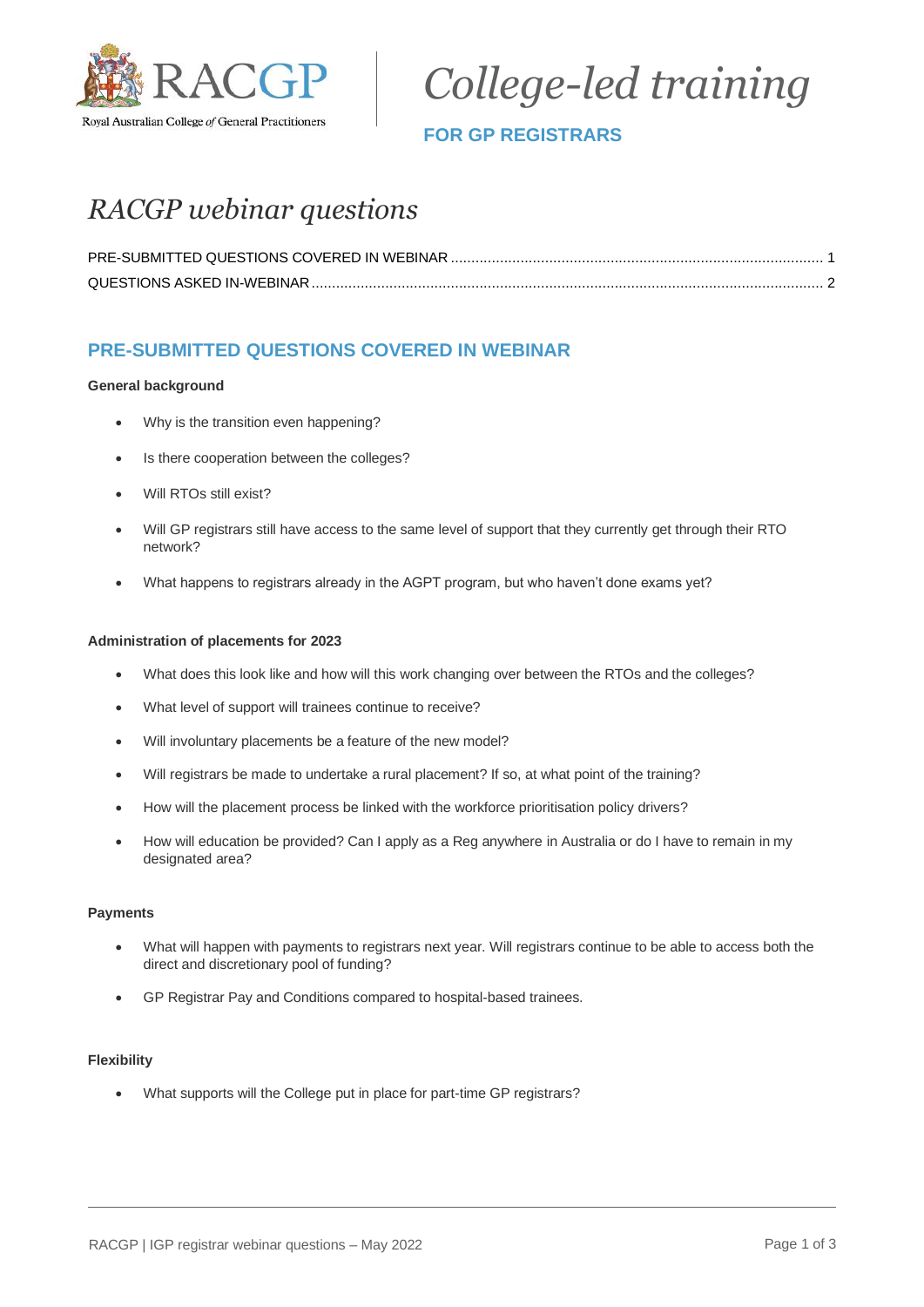• How will you help Australian-trained registrars that time out of AGPT training during covid?

#### **Fellowship**

- Will all the training requirements for fellowship be staying the same?
- What will exams look like?

#### **Accreditation**

- How will existing supervisors and practices retain their accreditation and recognition of role?
- Will GPTQ accredited practices need to re-accredit? What will the paperwork process be like after applying for a position?
- How can I get to train up a GP for Fellowship if my practice is not deemed a DPA even though we are more than 50km from the CBD?

*These questions were covered in a recent webinar for supervisors and practices. Information:* <https://bit.ly/3wiFuzX>

#### **Seamless transition**

- When will jobs be advertised for medical education team?
- How can staff currently employed by RTOs continue to support registrars through the transition process?

*We will be meeting with RTOs in coming weeks to discuss the recruitment process and general college-led training information.*

#### **PEP**

- What is the plan for PEP Registrars?
- How will pep registrars be affected?

#### **Attraction to GP specialty**

• How to access GP Registrars to train in GP Clinics

### <span id="page-1-0"></span>**QUESTIONS ASKED IN-WEBINAR**

#### **General**

• How will the practice match work? Do we apply Australia-wide?

*Registrars apply to the AGPT program into a training region and it is intended that they will train within that region*

• Do we know when GP registrars will find out more information about any other changes to training requirements from next year? E.g in-practice assessments, supervisor feedback, audits etc.

*The RACGP Workplace-Based Assessment WBA model is nearing completion. It will detail the requirements and will be released later this year. Assessments already completed will be recognised.*